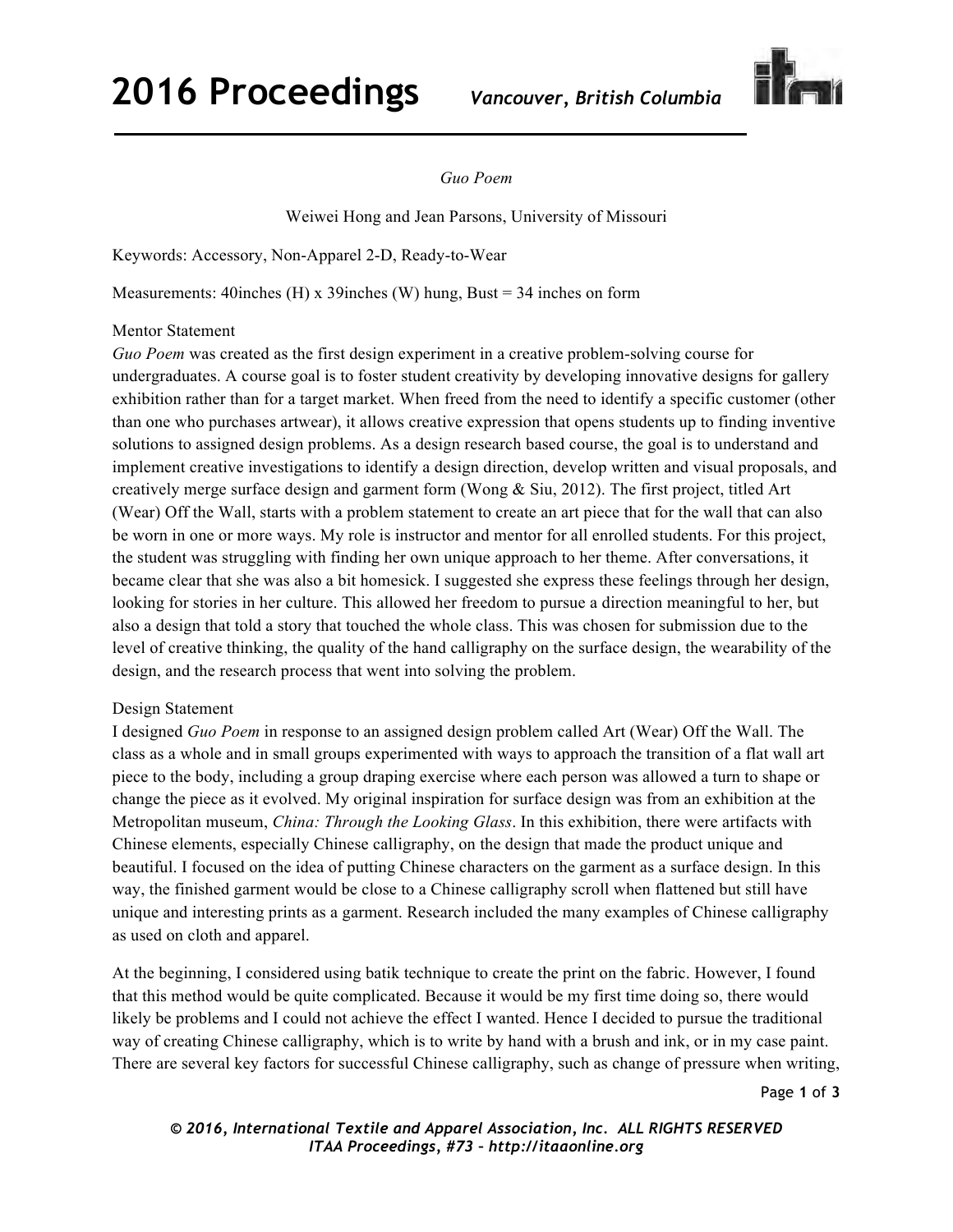and the continuity between strokes. None of these can be achieved without using hand writing. With this in mind, my professor suggested that my design was still lacking story given that there are already quite a few designs that used Chinese calligraphy as an element. So I began to consider how to further amplify the design and make it my own. I realized that Chinese characters have many different styles and some characters of certain styles have a shape that may be able to fit on the body. After careful selection, I chose the character Guo in the Zhuan style. This was used for the development of the basic shape, as it could allow openings for the arms to go through (Figure 4).

For the content of the calligraphy, I chose a very famous story called Lan Ting Xu. This was originally written by one of the most famous calligraphers of ancient China, Wang Xizhi, in the year 353. He attended a gathering which was a kind of party called "Qu Shui Liu Shang" that was very popular at that time among artists, poets and celebrities. During such parties, people will sit by a little stream and put a little glass of wine on the water and let it flow along the stream. When the glass passes a person, he would pick up the wine, drink a little bit and compose an impromptu poem. All the poems composed would be recorded to create a poem collection and this article was the preface of the collection. Nowadays, people no longer remember what poems were written, but the calligraphy of this preface is still well-known even after more than a thousand years. This is the story I chose to tell on the surface of the design. It is a story that takes me back to my heritage.

Normal Chinese calligraphy uses a white background and black ink but I wanted to seek some difference. I choose to use a black fabric and golden fabric paint so that I can create the effect of a seal cutting on stone tablet which is another traditional format of Chinese calligraphy. Secondly, instead of putting all characters in straight columns at the same size, I decided to cut the whole paragraph into pieces and put them in different directions and sizes. Thus, the effect of fragments also achieves movement. Sheer pleated fabric was added in the cut-out portion of the garment shape that is the letter/character (Figure 2). I did this for two reasons; first to help fix the shape of the cut-out, and to create a blurred effect which is commonly seen in Chinese calligraphy. Finally, the shapes that the letter forms when flat also lend a sense of the flowing water that is described in the poem, and is accented by the pleated sheer fabric.

The vest was cut out first to be able to see and work around the shapes. All lettering was done by hand with a traditional brush and gold fabric paint, with the exception of one letter which was machine embroidered with gold thread as an accent. Inside edges were finished with a tight zigzag stitch. While most of the calligraphy is on the outside of the vest as it is also intended hang on the wall, the inside of the section forming a collar shape when worn has a portion of the story to frame the face (Figure 3). The design works as both a wall hanging, but is also dramatic when worn as a vest, combining texture, pattern and shape into one (Figures 2,3,4).

Wong, Y.L. and Siu, K. W. M. (2012). A model of creative design processes for fostering creativity of students in design education. *International Journal of Technology and Design Education,* 22, 437-450.

*© 2016, International Textile and Apparel Association, Inc. ALL RIGHTS RESERVED ITAA Proceedings, #73 – http://itaaonline.org*